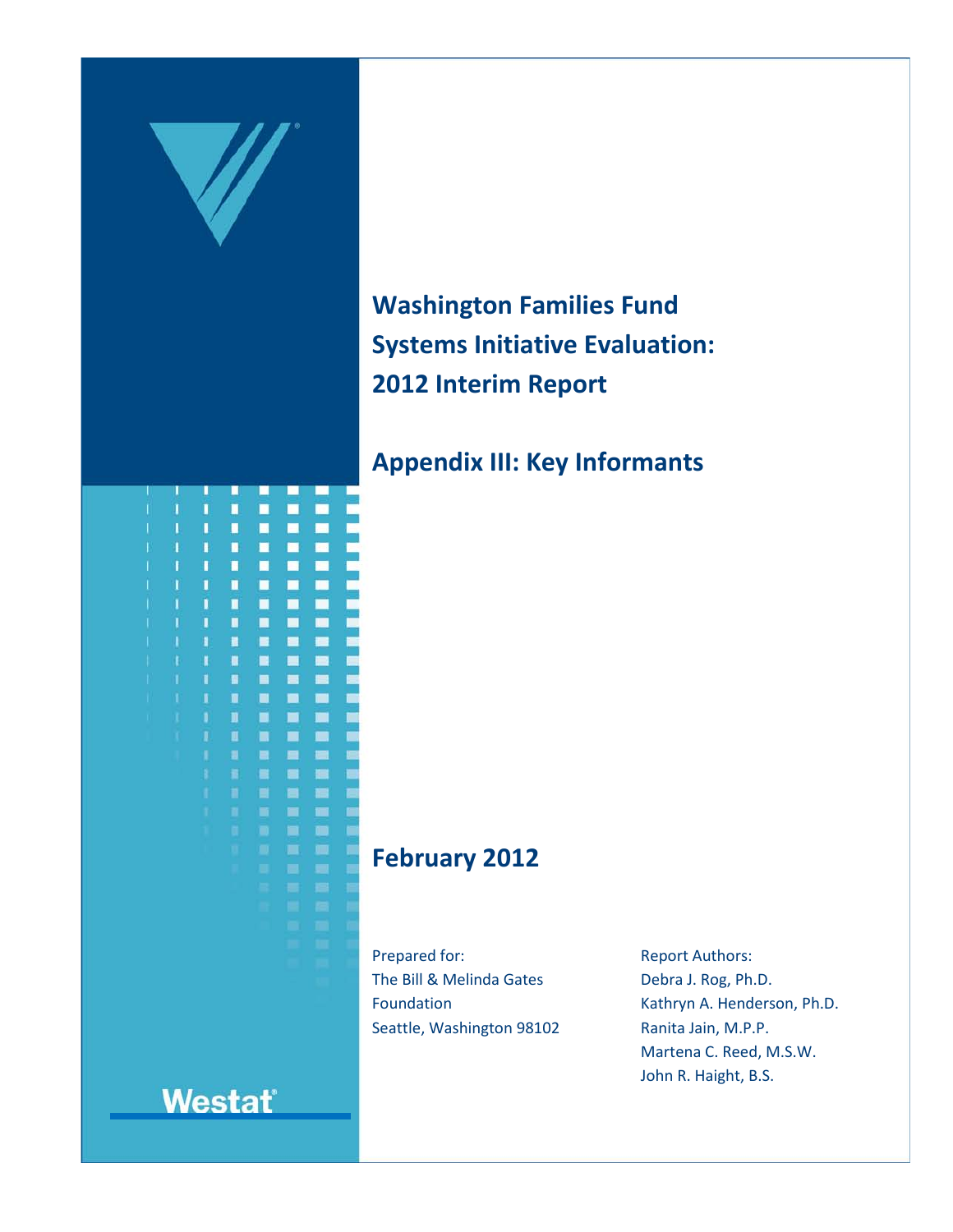#### **Appendix III: Key Informants**

#### **Washington State**

Jody Becker-Green, *Director,* Department of Social and Health Services Toni Johnson, *Housing Coordinator*, Department of Social and Health Services Annie Conant, *Housing Assistance Unit Managing Director*, Department of Commerce William Graham, *Assistant Director for Housing Division,* Department of Commerce Dan McConnon, Assistant Director of Community Services and Housing Division, Department of Commerce Mary Schwartz, *HMIS Program Manager,* Department of Commerce Kari Burrell, *Director,* Governor's Executive Policy Office Andi Smith, *Policy Advisor for Human Services*, Governor's Executive Policy Office Melinda Dyer, *Program Supervisor,* Office of the Superintendent of Public Instruction Linda Olsen, *Housing Program Coordinator,* WA State Coalition Against Domestic Violence Denise Revels Robinson, *Assistant Secretary,* DSHS Children's Administration MaryAnne Lindeblad, *Assistant Secretary,* DSHS Aging & Disability Services Programs Nancy Roberts Brown, *Director,* Catalyst for Kids Seth Dawson, *Human Services Lobbyist and Legislative Analyst,* Compass Health Greg Weeks, *Director of Labor Market and Economic Analysis Branch,* Employment Security Department

### **King County**

Debbi Knowles, County Lead, *Project/Program Manager III,* King County Department of Community and Human Services Janet Salm, County Lead, *Project/Program Manager III,* King County Department of Community and Human Services Triina Tennelo, County Lead, *Project/Program Manager II,* King County Department of Community and Human Services Deborah Kuznitz, County Lead, *Project/Program Manager II,* King County Department of Community and Human Services Jackie MacLean, *Director,* King County Department of Community and Human Services Terry Mark, *Deputy Director,* King County Department of Community and Human Services Anna Markee, *Sr. Advisor for County Executive for County Executive for Human Services,* King County Department of Community and Human Services Katy Miller, *Project/Program Manger III,* King County Office of Housing and Community Development Danette Smith, *Director,* City of Seattle Human Services Department Andrea Akita, *Senior Planner,* City of Seattle Human Services Department Alan Painter, *Director,* City of Seattle Human Services Department Debbie Thiele, *Multi-Family Lending Manager,* City of Seattle Office of Housing Rick Hooper, *Acting Director,* City of Seattle Office of Housing Emily Leslie, *Human Services Manager,* City of Bellevue Human Services Department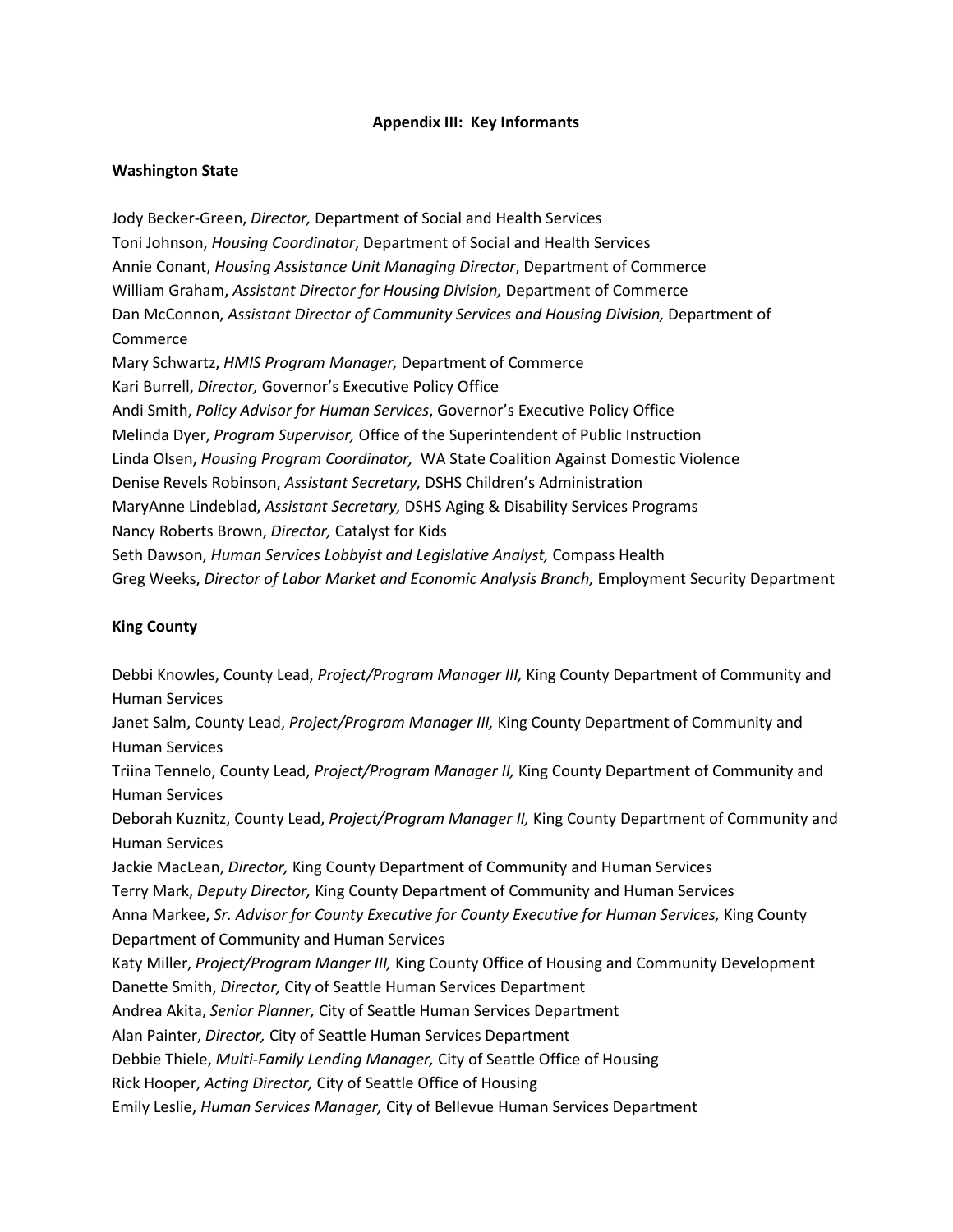Joseph Adriana, *Grant Coordinator,* City of Bellevue Human Services Department Jason Johnson, *Planner,* City of Kent Tom Tierney, *Executive Director,* Seattle Housing Authority Lisa Cippollone-Wolters, *Director of Housing Advocacy and Rental Assistance,* Seattle Housing Authority Bill Block, *Director,* King County Committee to End Homelessness Arthur Sullivan, *Facilitator,* Eastside Homelessness Advisory Committee Harry Hoffman, *Executive Policy Director,* Housing Development Consortium Emily Alvarado, *Director*, Housing Development Consortium Alison Eisinger, *Executive Director,* Seattle/ King County Homeless Coalition David Okimoto, *Director,* United Way of King County Jon Fine, *Chief Executive Officer,* United Way of King County Marlo Klein, *Assistant Project Manager of Homelessness Initiative,* United Way of King County Erin Shea McCann, *Attorney,* Columbia Legal Services Rachael Myers, *Executive Director,* Washington Low Income Housing Alliance Sola Plumacher, *HMIS Manager,* City of Seattle Human Services Department Sandy Lowe, *Vice President of Community Services,* Wellspring Family Services Marge Morrison, *Director of Housing Services,* Wellspring Family Services Linda Rasmussen, *Executive Director,* YWCA Ray Padilla, *Associate Director of Seattle Housing,* YWCA Trish Blanchard, *Clinical Director,* Sound Mental Health Kathryn Kite, *Director of Project Homestead,* Sound Mental Health Declan Wynne, *Director of Recovery and Integration Services,* Sound Mental Health Manuela Ginnett, *Housing Supervisor,* Multi-Service Center Tammy Money, *Manager,* Multi-Service Center Meghan Altimore, *Executive Director,* Hopelink Nathan Buck, *Family and Social Services Manager,* Neighborhood House Terrie Yaffe, *Homeless Childcare Specialist,* Child Care Resources Tamara Brown, Solid Ground Stephen Norman, *Executive Director,* King County Housing Authority Kristin Winkel, *Director of Homeless Housing Initiatives,* King County Housing Authority Efrain Centeno, *Executive Director,* Consejo Counseling and Referral Janna Wilson, *Manager,* Health Care for the Homeless Network

#### **Pierce County**

Troy Christensen, County Lead, *Homeless Services Coordinator,* Department of Community Connections Diane Powers, County Lead, *Program Specialist III,* Department of Community Connections Mia Wells, County Lead, *Program Specialist II,* Department of Community Connections Tom Hilyard, *Director,* Pierce County Community Services Gary Aden, *Program Manager I,* Pierce County Community Services Ursula Kehaulani, *Community Services Planner II,* Pierce County Community Services Helen Howell, *Director*, Pierce County Community Connections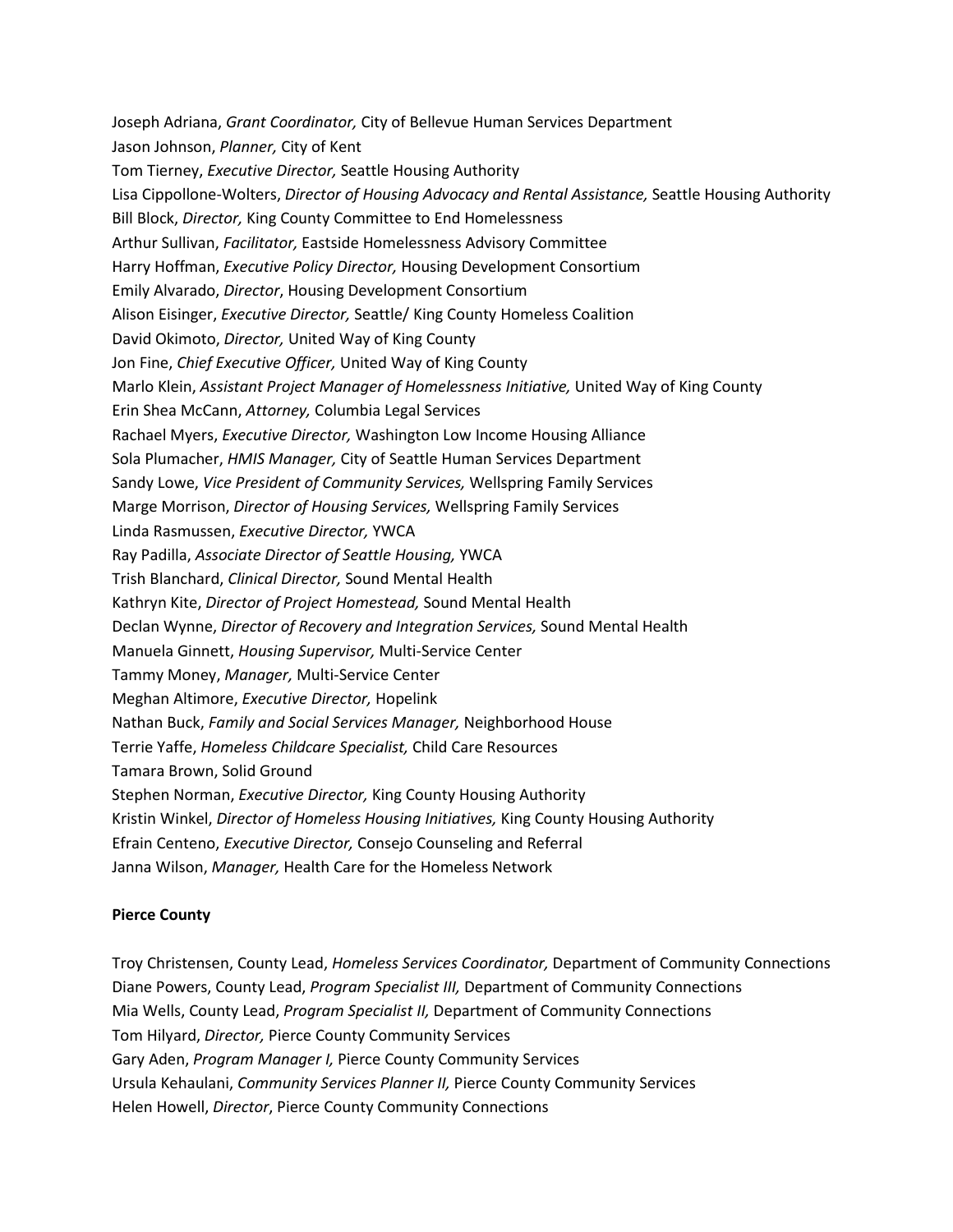Pat McCarthy, *County Executive*, Pierce County Executive's Office Keri Rooney, *Executive Director*, Pierce County Executive's Office John Briehl, *Director,* City of Tacoma Human Rights and Human Services Linda Bremer, *Director,* City of Tacoma Human Rights and Human Services Jeff Gumm, *Program/Grants Coordinator,* City of Lakewood Human Services Kim Dodds, *Human Services Coordinator,* City of Lakewood Human Services Dave Bugher, *Assistant Manager of Development Services,* City of Lakewood Michael Mirra, *Executive Director,* Tacoma Housing Authority Charlie Gray, *Deputy Executive Director,* Pierce County Housing Authority Ellie Ottey, *Community Services Director,* Pierce County Housing Authority Roberta Marsh, *Chair,* Tacoma-Pierce County Coalition to End Homelessness Ken Ristine, *Senior Program Officer,* Ben B. Cheney Foundation Merilee Hill Anderson, *MV Liaison,* Sumner School District Helen Myrick, *VP of Community Impact*, United Way of Pierce County Rick Allen, *President,* United Way of Pierce County Rose Lincoln Hamilton, *President and CEO,* the Greater Tacoma Community Foundation Jeff Rodgers, *Community Connections Planner,* Local HMIS Coordinator Rev. Chris Morton, *Executive Director*, Associated Ministries Greg Claycamp, *Director of Shelter Services*, Associated Ministries Yvonne Eden, *Database Manager*, Associated Ministries Linda Nguyen, *Chief Executive Officer,* Workforce Central Dani Small, *Program Manager*, Tacoma Goodwill Debi La Fleur, *Program Manager,* Washington Women's Employment and Education Nola Renz, *Executive Director,* Helping Hand House Janne Hutchins, *Executive Director,* LASA Naomi Villano, *Executive Director,* New Phoebe House Assoc. Frank Walton, *Executive Director,* Salvation Army Mar Corpuz, *Development Director,* Tacoma Rescue Mission Joe O'Neil, *Executive Director,* Exodus Housing Ron Murphy, *Program Officer,* Casey Family Programs Byron Gregeur, *Executive Director,* Shared Housing Services Karin White-Tautfest, *Manager,* YWCA Alan M. Brown, *Executive Director*, Catholic Community Services Tanya Mendenhall-Mettlen, Catholic Community Services Tammy Williams, *MV Liaison*, Tacoma Public Schools

#### **Snohomish County**

Mary Jane Brell Vujovic, County Lead, *Director of Strategic Initiatives,* Workforce Development Council Snohomish County Ken Stark, County Lead, *Director*, Snohomish County Human Services Department